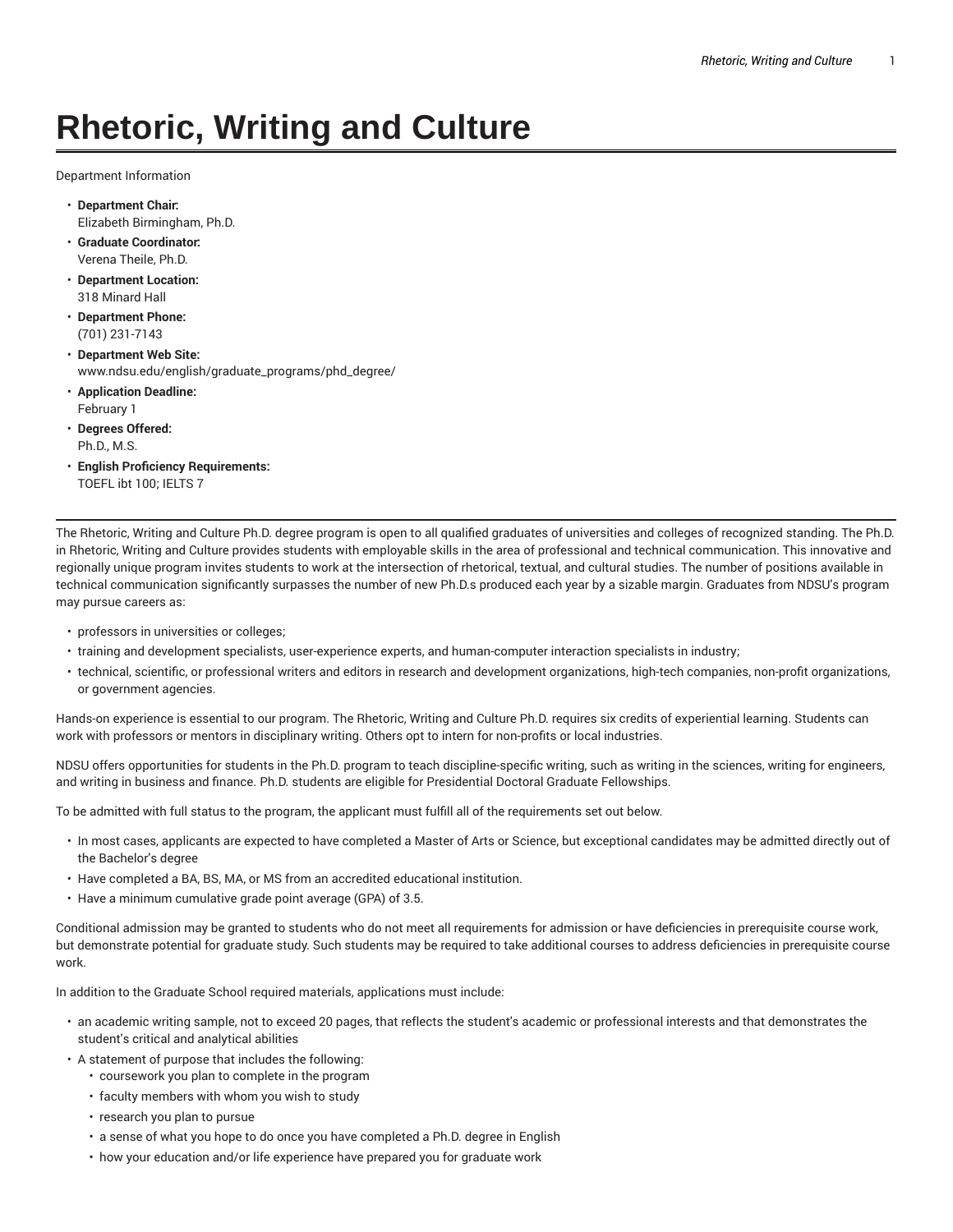- official transcripts from all previous undergraduate and graduate institutions
- a letter stating your interest in and qualifications for a teaching assistantship.

Preferred additional materials:

• Practical and / or Professional writing sample not to exceed 10 pages

# **Financial Assistance**

Teaching assistantships are available and awarded based on the applicant's scholastic record and letters of recommendation. Students need to apply to the Graduate School to be considered for admission in the Department of English and before they are eligible for an assistantship. Letters of interest for teaching assistantships, detailing prior experience (if applicable) and qualifications, need to be submitted as part of the application to the program.

Teaching assistantships are reviewed and renewed annually based on academic and professional performance, as well as funding. The annual stipend is \$14,000, which is in addition to tuition waivers (including summer) for the duration of the degree program; TAs are responsible for books and fees. In rare cases, teaching fellowships may be granted to advanced doctoral students who have passed their comp exams and completed their course work. Scholarships (https://www.ndsu.edu/english/scholarshipsandfellowships) are available through the Department, the College, the Graduate School, and the University.

The Ph.D. program requires 90 credits beyond the baccalaureate degree and a minimum of 60 graduate credits taken beyond the M.A. and at NDSU.

- Students must take a minimum of 30 credits at the 700- or 800-level.
- English 764: Teaching Strategies is required of all Graduate Teaching Assistants who have not taken a similar class elsewhere.
- Students must take 48 of 60 credits at NDSU from within the Department of English.
- Students with a master's degree in another discipline may be required to complete additional graduate course work in specific areas of English, as specified by their adviser and supervisory committee.
- No more than 10 credits may be transferred into the program.

#### **Anastassiya Andrianova, Ph.D.**

City University of New York, 2011 Field: British Romantic and Victorian Literature, Drama, Translation, Pedagogy, Postcolonial Literature, Slavic Literature, Animal Studies

#### **Lisa R. Arnold, Ph.D.**

University of Louisville, 2011 Field: Rhetoric and Composition, Writing Program Administration, History of Writing Instruction

#### **Elizabeth Birmingham, Ph.D.**

Iowa State University, 2000

Field: Rhetoric and Professional Communication, Gender Studies, Architectural History, Theory, and Criticism

**Kevin Brooks, Ph.D.** Iowa State University, 1997 Field: Rhetoric and Professional Communication, Computers and Composition, Writing Program Administration

# **Muriel Brown, Ph.D., Emerita**

University of Nebraska, 1971 Field: Medieval Literature, Modern Drama, Women's Studies

**Sean Burt, Ph.D.** Duke University, 2009 Field: Ancient Jewish Literature, Genre Theory, Ancient Hebrew Poetry, Poetics, Horror Literature & Theory

# **Gordon Fraser, Ph.D.**

University of Connecticut, 2015

Field: Nineteenth-Century and Early American Literature; American Studies; Nationalism and Revolution

**Adam Goldwyn, Ph.D.** City University of New York, 2010 Field: Medieval Studies, Medieval Greek World, Influence of Ancient Greek Culture in the Middle Ages

**Alison Graham Bertolini, Ph.D.** Louisiana State University, 2009